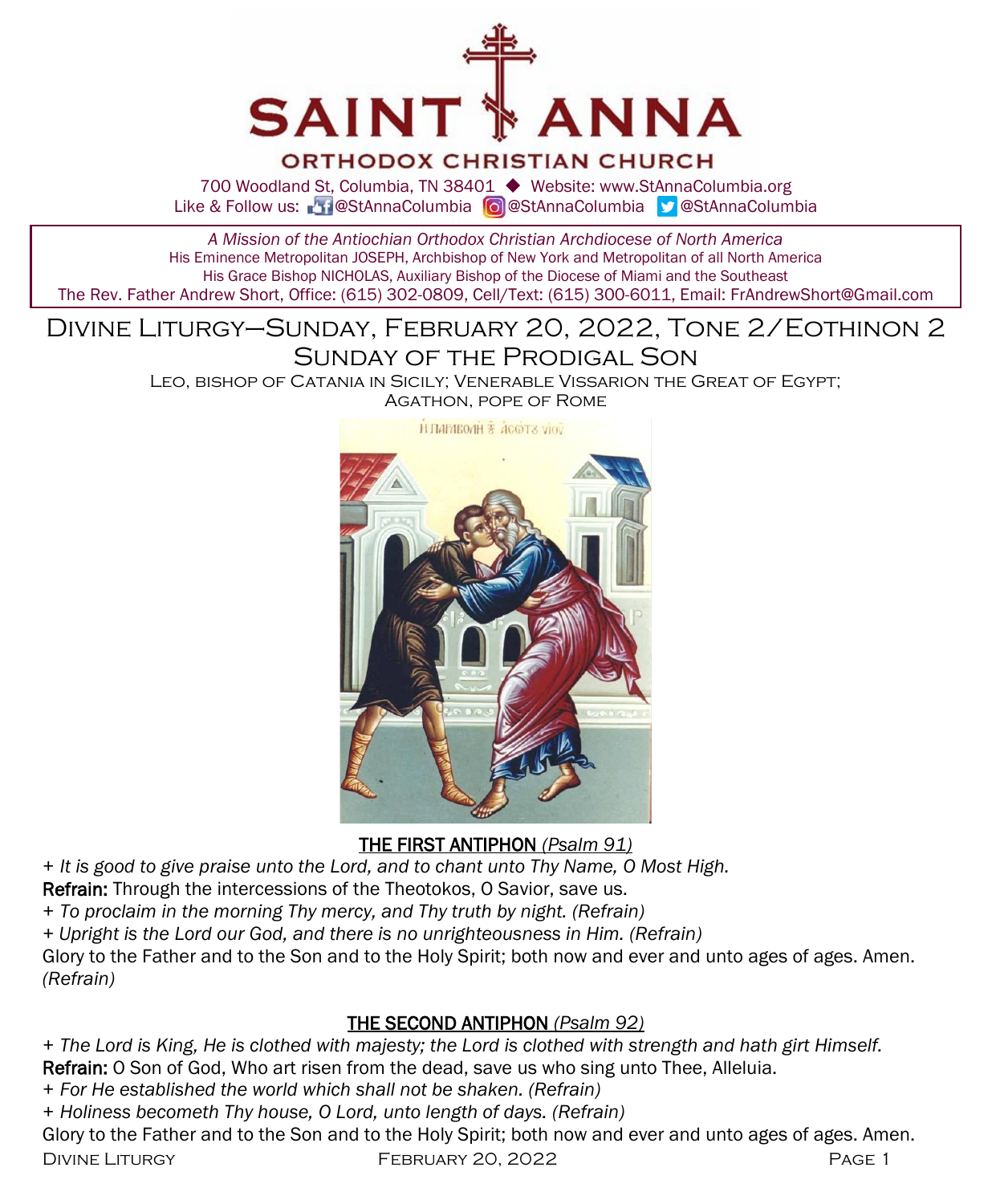## HYMN OF ST. JUSTINIAN

Only Begotten Son and Word of God, who art immortal, Thou didst take on Thee for our salvation to be incarnate of the Holy Theotokos and ever-virgin Mary and without change was made man, and was crucified also, O Christ our God, and by Thy death hast death subdued. Who art one of the Holy Trinity, glorified with the Father and the Holy Spirit: O save, O save us.

## THIRD ANTIPHON: RESURRECTIONAL APOLYTIKION IN TONE TWO *(Psalm 94:1)*

*+ Come, let us rejoice in the Lord, let us shout with jubilation unto God our Savior.* 

Refrain: When Thou didst submit Thyself unto death, O Thou deathless and immortal One, then Thou didst destroy hell with Thy Godly power. And when Thou didst raise the dead from beneath the earth, all the powers of Heaven did cry aloud unto Thee: O Christ, Thou giver of life, glory to Thee.

# THE EISODIKON (ENTRANCE HYMN) OF ORDINARY SUNDAYS

Come, let us worship, and fall down before Christ. O Son of God, Who art risen from the dead; Save us who sing to Thee. Alleluia.

# RESURRECTIONAL APOLYTIKION IN TONE TWO

When Thou didst submit Thyself unto death, O Thou deathless and immortal One, then Thou didst destroy hell with Thy Godly power. And when Thou didst raise the dead from beneath the earth, all the powers of Heaven did cry aloud unto Thee: O Christ, Thou giver of life, glory to Thee.

# APOLYTIKION OF ST. ANNA, Righteous Ancestor of God, Mother of the Theotokos:

O Godly-minded Anna, thou didst give birth unto God's pure mother who conceived Him Who is our Life. Wherefore, thou hast now passed with joy to thy heavenly rest, wherein is the abode of them that rejoice in glory; and thou askest forgiveness of sins for them that honor thee with love, O ever blessed one.

# KONTAKION FOR THE PRODIGAL SON IN TONE THREE

In my folly have I strayed from the glory, O Father, all the wealth thou gavest to me I have in wickedness squandered. Wherefore, now, the prayer of the prodigal, to thee do I cry, I have sinned against thee merciful Father, receive me, a penitent and make me as one of the lowliest servants.

# TRISAGION HYMN

People: *(sung)* Holy God, Holy Mighty, Holy Immortal: have mercy on us. *(Three times)*  Glory to the Father, and to the Son, and to the Holy Spirit: Now and ever, and unto ages of ages. *Amen.*  Holy Immortal: have mercy on us.

*Priest: With Strength!*

People: Holy God, Holy Mighty, Holy Immortal: have mercy on us.

# ~THE NEW TESTAMENT READINGS~

THE EPISTLE *(For Sunday of the Prodigal Son)* 

# *Priest: Let us attend.*

Reader: Let Thy mercy, O Lord, be upon us. Rejoice in the Lord, O ye righteous. (Psalm 32:22,1) *Priest: Wisdom.*

# Reader: The Reading from the First Epistle of St. Paul to the Corinthians. (6:12-20)

# *Priest: Let us attend.*

Reader: Brethren, all things are lawful for me, but not all things are expedient. All things are lawful for me, but I will not be brought under the authority of anything. Foods are for the belly, and the belly for foods; but God will destroy both it and them. Now the body is not for fornication, but for the Lord, and the Lord for the body; and God both raised up the Lord, and will also raise us up through His power. Do you not know that your bodies are members of Christ? Shall I therefore take away the members of Christ, and make them members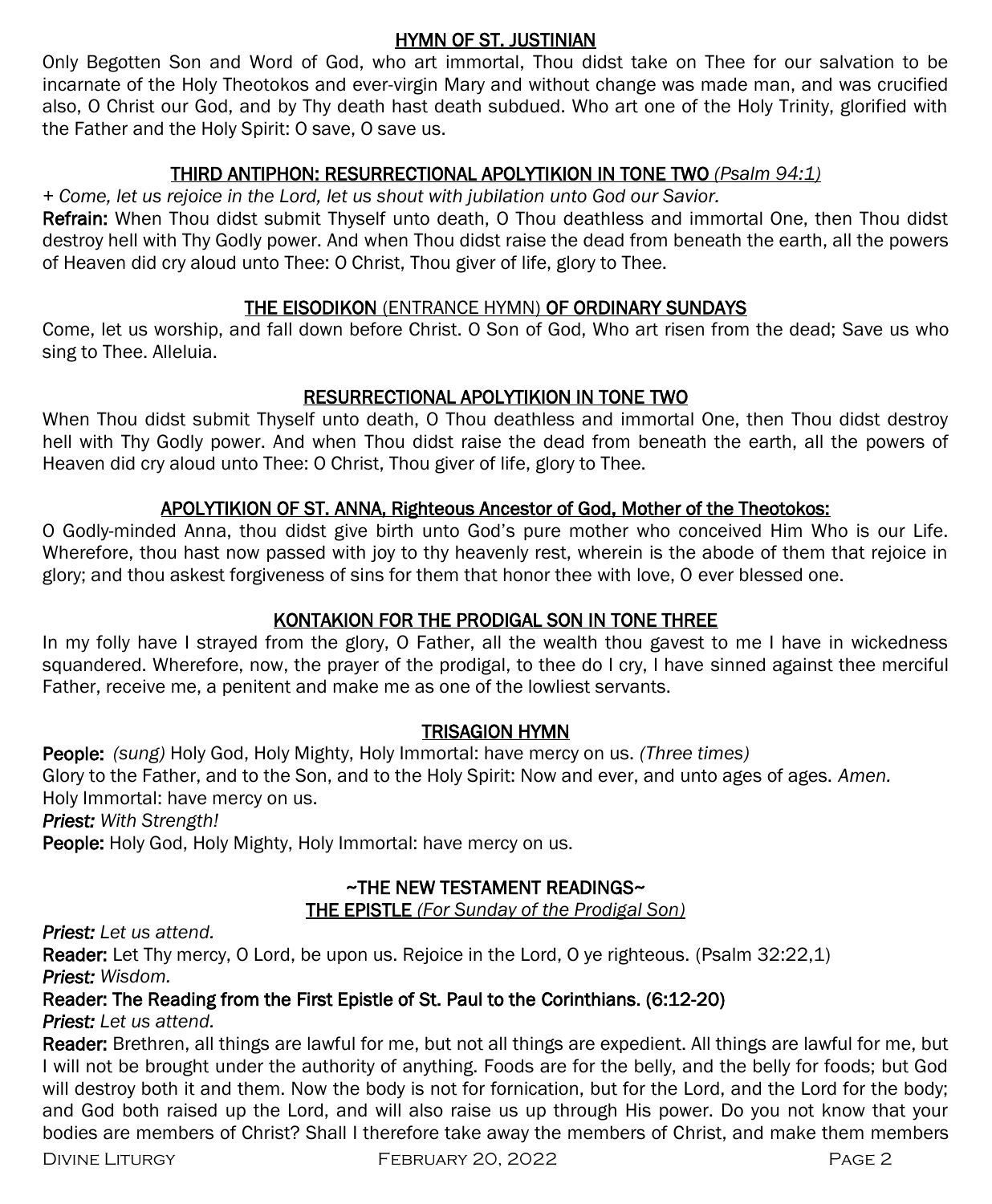of a harlot? God forbid! Or, do you not know that he who is joined to a harlot is one body with her? For, "The two," He says, "shall become one flesh." But he who is joined to the Lord is one spirit. Flee fornication! Every sin that a person commits is outside the body, but whoever commits fornication sins against his own body. Or, do you not know that your body is a temple of the Holy Spirit within you, whom you have received from God, and that you are not your own? For you were bought with a price; therefore glorify God in your body and in your spirit, which are God's.

## ALLELUIA FOR THE SUNDAY OF THE PRODIGAL SON, TONE ONE *(Psalm 17:48,51)*

People: Alleluia, Alleluia, Alleluia.

*Reader: O God who givest avengement unto me and hast subdued peoples under me.*

People: Alleluia, Alleluia, Alleluia.

*Reader: It is He that magnifieth the salvation of His king and worketh mercy for His anointed, for David, and his seed unto eternity.*

People: Alleluia, Alleluia, Alleluia.

## THE GOSPEL *(For Sunday of the Prodigal Son)*

*Priest: Wisdom. Stand upright. Let us hear the Holy Gospel. Peace be to all.* People: And to thy spirit.

## *Priest: The Reading from the Holy Gospel according to St. Luke. (15:11-32)*

People: Glory to thee, O Lord, Glory to thee.

## *Priest: Let us attend.*

*The Lord spoke this parable: "There was a man who had two sons; and the younger of them said to his father, 'Father, give me the share of property that falls to me.' And he divided his living between them. Not many days later, the younger son gathered all he had and took his journey into a far country, and there he squandered his property in loose living. And when he had spent everything, a great famine arose in that country, and he began to be in want. So he went and joined himself to one of the citizens of that country,*  who sent him into his fields to feed swine. And he would gladly have fed on the pods that the swine ate; and *no one gave him anything. But when he came to himself he said, 'How many of my father's hired servants have bread enough and to spare, but I perish here with hunger! I will arise and go to my father, and I will say to him, "Father, I have sinned against heaven and before you; I am no longer worthy to be called your son; treat me as one of your hired servants."' And he arose and came to his father. But while he was yet at a distance, his father saw him and had compassion, and ran and embraced him and kissed him. And the son said to him, 'Father, I have sinned against heaven and before you; I am no longer worthy to be called your*  son.' But the father said to his servants, 'Bring quickly the best robe, and put it on him; and put a ring on his *hand, and shoes on his feet; and bring the fatted calf and kill it, and let us eat and make merry; for this my son was dead, and is alive again; he was lost, and is found.' And they began to make merry. Now his elder son was in the field; and as he came and drew near to the house, he heard music and dancing. And he called one of the servants and asked what this meant. And he said to him, 'Your brother has come, and your father has killed the fatted calf, because he has received him safe and sound.' But he was angry and refused to go in. His father came out and entreated him, but he answered his father, 'Lo, these many years I have served you, and I never disobeyed your command; yet you never gave me a kid that I might make merry with my friends. But when this son of yours came, who has devoured your living with harlots, you killed for him the fatted calf!' And he said to him, 'Son, you are always with me, and all that is mine is yours. It was fitting to make merry and be glad, for this your brother was dead, and is alive; he was lost, and is found.'"* People: Glory to thee, O Lord, Glory to thee.

#### CHERUBIC HYMN

We who mystically represent the cherubim, and who sing to the life-giving Trinity the thrice holy hymn, let us now lay aside all earthly cares, that we may receive the King on all who comes invisibly up borne by the angelic host. *Alleluia.*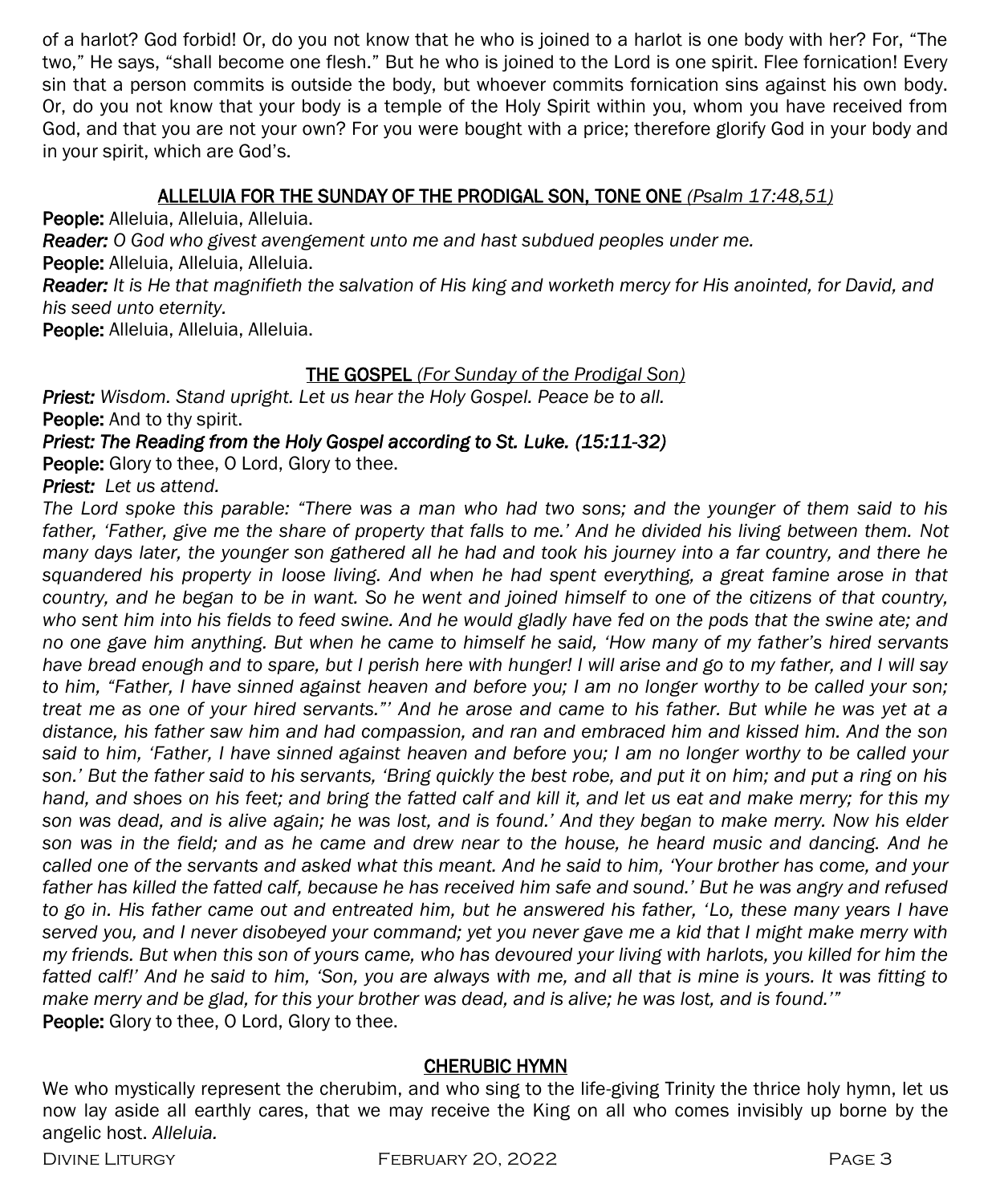### THE NICENE CREED

I believe in one God, the Father Almighty, Maker of heaven and earth, and of all things visible and invisible; And in one Lord Jesus Christ, the Son of God, the Only-begotten, Begotten of the Father before all worlds, Light of Light, Very God of Very God, Begotten, not made; of one essence with the Father, by whom all things were made: Who for us men and for our salvation came down from heaven, And was incarnate of the Holy Spirit and the Virgin Mary, and was made man; And was crucified also for us under Pontius Pilate, and suffered and was buried; And the third day He rose again, according to the Scriptures; And ascended into heaven, and sitteth at the right hand of the Father; And He shall come again with glory to judge the quick and the dead, Whose kingdom shall have no end. And I believe in the Holy Spirit, the Lord, and Giver of Life, Who proceedeth from the Father, Who with the Father and the Son together is worshipped and glorified, Who spake by the Prophets; And I believe in One Holy Catholic and Apostolic Church. I acknowledge one Baptism for the remission of sins. I look for the Resurrection of the dead. And the Life of the world to come. *Amen.*

## MEGALYNARION IT IS TRULY MEET

It is truly meet, it is truly meet, to call thee Blessed, Lady Theotokos. Lady ever-greatly blessed, and most perfect in innocence, and Mother of our God. Lady more precious than the cherubim and more glorious beyond all measure than the seraphim, who without corruption gavest birth to God the Word and art truly Theotokos, we magnify Thee, we magnify Thee.

### THE LORD'S PRAYER

Our Father, who art in heaven, hallowed be thy Name; thy kingdom come; thy will be done on earth, as it is in heaven. Give us this day our daily bread; and forgive us our trespasses, as we forgive those who trespass against us; and lead us not into temptation but deliver us from evil.

## PRE-COMMUNION PRAYER – A PRAYER OF ST. JOHN CHRYSOSTOM

I believe, O Lord, and I confess that thou art truly the Christ, the Son of the living God, who didst come into the world to save sinners, of whom I am chief. And I believe that this is truly thine own immaculate Body, and that this is truly thine own precious Blood. Wherefore I pray thee, have mercy upon me and forgive my transgressions both voluntary and involuntary, of word and of deed, of knowledge and of ignorance; and make me worthy to partake without condemnation of thine immaculate Mysteries, unto remission of my sins and unto life everlasting. *Amen.*

Of thy Mystic Supper, O Son of God, accept me today as a communicant: for I will not speak of thy Mystery to thine enemies, neither will I give thee a kiss as did Judas; but like the thief will I confess thee: Remember me, O Lord, in thy Kingdom. Not unto judgment nor unto condemnation be my partaking of thy Holy Mysteries, O Lord, but unto the healing of soul and body.

### THE COMMUNION HYMN - KOINONIKON – Psalm 148:1-4

Refrain: Praise ye the Lord from the heavens, praise ye Him in the highest.

*1). Praise Him, all ye His angels; praise Him, all ye His hosts. (Refrain)*

*2). Praise Him, O sun and moon; praise Him, all ye stars and light. (Refrain)*

*3). Praise Him, ye heavens of heavens, and thou water that art above the heavens. (Refrain) Alleluia.* 

*Priest: With the fear of God and faith and love, draw near.*

People: Blessed is he that cometh in the Name of the Lord. God is the Lord and hath appeared unto us.

## THE PEOPLE'S COMMUNION HYMN

Receive me today, O Son of God, as partaker of Thy mystical supper; for I will not speak, for I will not speak of Thy mystery to Thine enemies, neither will I give Thee a kiss as did Judas; but like the thief will I confess Thee. Remember me, O Lord, remember me, O Lord, in Thy Kingdom.

## POST-COMMUNION HYMN

Divine Liturgy February 20, 2022 Page 4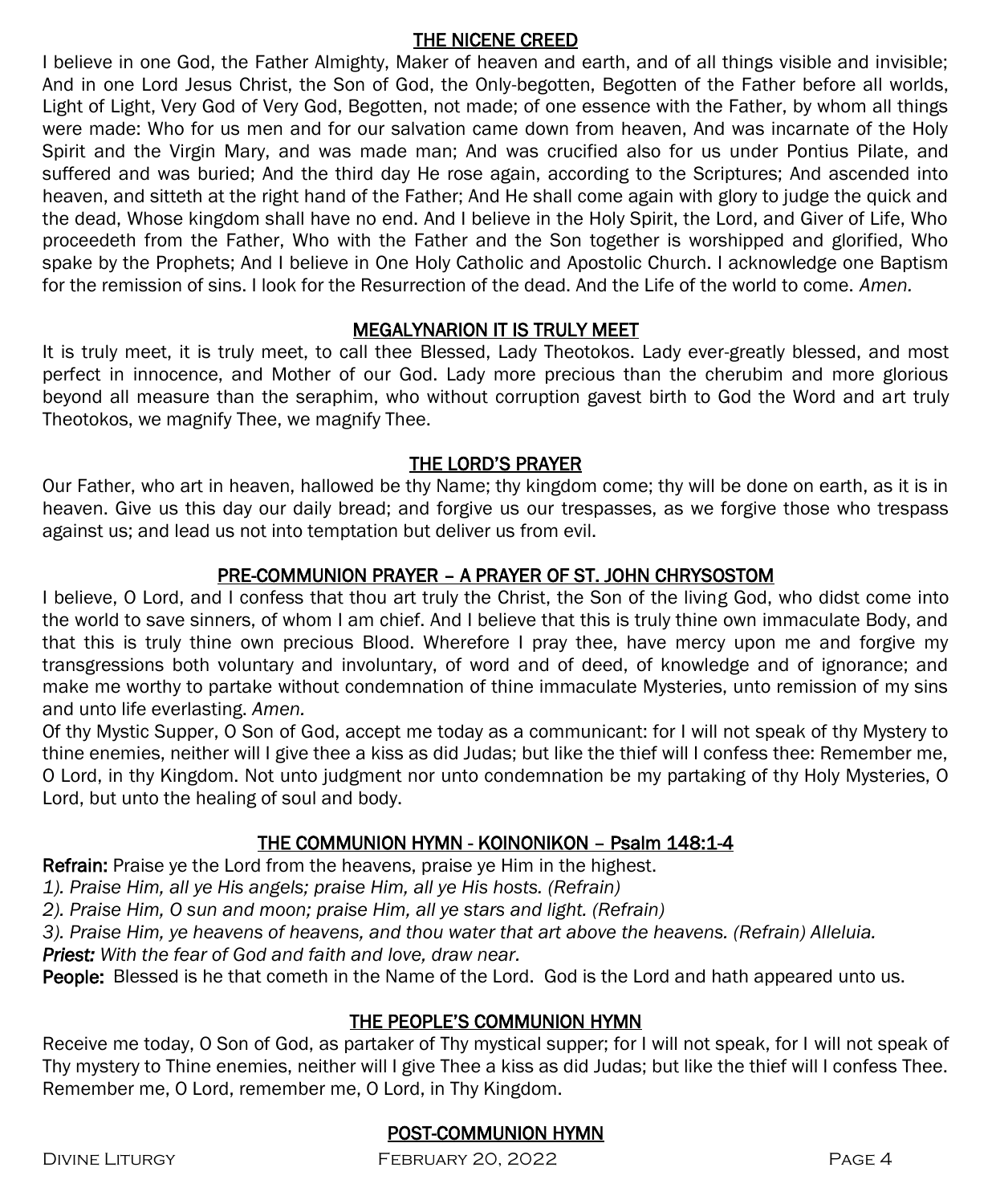We have seen the true light; we have received the heavenly Spirit. We have found the true faith worshipping the undivided Trinity, who hath saved us.

# LET OUR MOUTHS BE FILLED

Let our mouths be filled with Thy praise, O Lord that we may sing of Thy glory. For Thou hast made us worthy to partake of Thy holy, divine, immortal, and life creating mysteries. Keep us in Thy holiness that all the day we may meditate upon Thy righteousness. Alleluia. Alleluia. Alleluia.

# St. Anna Announcements

Welcome to our Visitors – We're glad you're here! Please join us after the morning services for Coffee Hour so we can meet you and know you better.

Receiving Holy Communion unites us with Our Lord Jesus Christ, His unoriginated Father, the Holy Spirit, our Bishop, and the Church, both in heaven and on earth. To commune signifies a commitment to Holy Orthodox Christianity and that all communicants share this common Apostolic Faith. As such, only those who are members in good standing of the Holy Orthodox Christian Church and who have prepared themselves through prayer, fasting and regular confession may receive the Eucharist. All those present today, including non-Orthodox, are invited to receive the Blessed Bread from the acolytes or clergy as a sign of our friendship.

### UPCOMING SERVICES:

Sunday, February 20: Orthros (9am) and Divine Liturgy (10am) - *Prodigal Son Sunday* Saturday, February 26: Great Vespers (5pm) Sunday, February 27: Orthros (9am) and Divine Liturgy (10am) – *Meatfare Sunday* Saturday, March 5: Great Vespers (5pm) Sunday, March 6: Orthros (9am) and Divine Liturgy (10am) – *Cheesefare/Forgiveness Sunday* Sunday, March 6: Forgiveness Vespers (12Noon) Monday, March 7: Canon of St. Andrew of Crete (6:30pm) Tuesday, March 8: Canon of St. Andrew of Crete (6:30pm) Wednesday, March 9: Pre-Sanctified Divine Liturgy (6:00pm) Thursday, March 10: Canon of St. Andrew of Crete (6:30pm) **Friday, March 11:** Little Compline with the Akathist Hymn (6:30pm) Saturday, March 12: Great Vespers (5pm) Sunday, March 13: Orthros (9am) and Divine Liturgy (10am) – *Orthodoxy Sunday* Sunday, March 13: Orthodoxy Sunday Vespers (5pm?) – *Location - TBA* Wednesday, March 16: Pre-Sanctified Divine Liturgy (6:00pm) Thursday, March 18: Little Compline with the Akathist Hymn (6:30pm) Saturday, March 19: Great Vespers (5pm) Sunday, March 20: Orthros (9am) and Divine Liturgy (10am) – *St. Gregory Palamas* Wednesday, March 23: Pre-Sanctified Divine Liturgy (6:00pm) Friday, March 25: Annunciation Vesperal Divine Liturgy (6:00pm) Saturday, March 26: Great Vespers (5pm) Sunday, March 27: Orthros (9am) and Divine Liturgy (10am) – *Sunday of the Cross* Wednesday, March 30: Pre-Sanctified Divine Liturgy (6:00pm)

| <b>SERVICE</b> | <b>ACOLYTES</b> | <b>PROSPHORA</b> | EPISTLE READER | CHURCH CLEANING |
|----------------|-----------------|------------------|----------------|-----------------|
| Sun. Feb. 20   | St. Herman      | Julie Dumond (B) | Grant Kelley   | Webster, Rose   |
| Sun, Feb. 27   | St. Raphael     | Julie Dumond (F) | Steve Cox      | Stephens, Beach |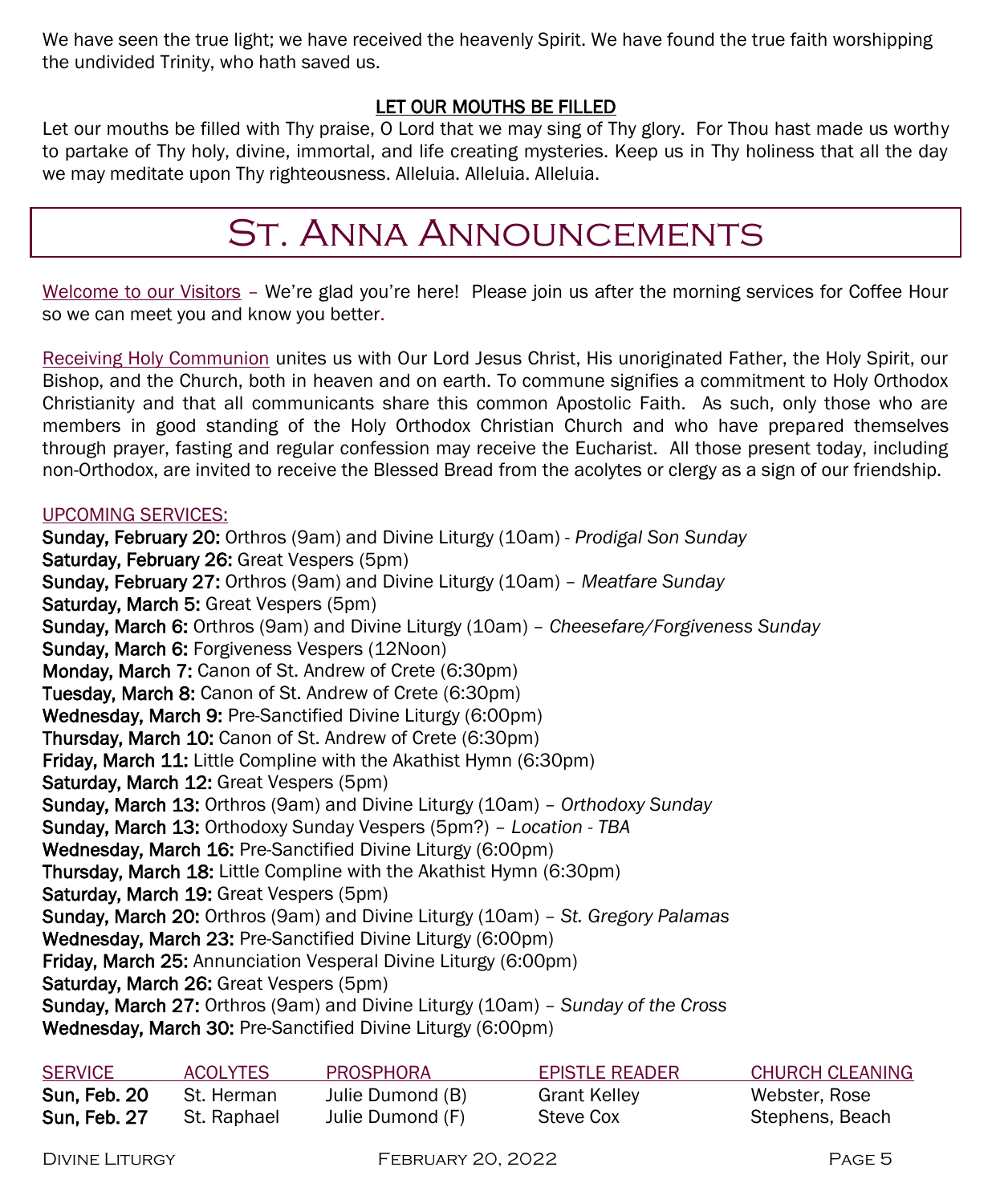Acolyte Teams: St. Raphael Team St. Herman Team Andrew Webster **Kellen Stephens** Adrian Hill Kanen Stephens Jesse Cox Ben Weaver Theodore Thomas Jaden Kent

Leader – Steve Cox Leader – Brian Weaver



| Special Days THIS WEEK - May God Grant You Many Years! |              |                                       |  |
|--------------------------------------------------------|--------------|---------------------------------------|--|
| Birthdays:                                             | Cathy Troyer | February 25                           |  |
|                                                        | Grace Lemon  | February 26                           |  |
|                                                        | Mike Beach   | February 26                           |  |
| Saint's Day:                                           | Alicia Meese | February 26 - St. Photini at the well |  |
|                                                        |              |                                       |  |

#### PLEASE SAVE THESE DATES:

1.) Meatfare Sunday - Sunday, February 27

2.) Annual Choir Appreciation Luncheon – Sunday, February 27 – 12 Noon *(Choir Members - See Greg W.)*

- 3.) Cheesefare/Forgiveness Sunday Sunday, March 6
- 4.) Great Lent Begins Monday, March 7

Church School – 8:45 am (Ages 3-12) – Sunday Morning Church School has been paused until Kh. Belinda's health is restored, and she can return to St. Anna. Please continue to pray for her speedy and complete recovery.

| JANUARY 2022 - ST. ANNA ORTHODOX CHRISTIAN CHURCH FINANCIAL REPORT |  |
|--------------------------------------------------------------------|--|
|--------------------------------------------------------------------|--|

|                   | <b>Monthly Budgeted</b> | <b>Monthly Actual</b> | Year-to-date |                        |
|-------------------|-------------------------|-----------------------|--------------|------------------------|
| Donations -       | \$10.096.00             | \$6.519.00            | \$ 6.519.00  | Year-to-date Shortage: |
| <b>Expenses -</b> | \$9.926.37              | \$10.084.74           | \$10.084.74  | \$3.565.74             |

# ST. ANNA PRAYER REQUESTS

*(Please send updates to this Prayer List to: FrAndrewShort@Gmail.com)*

- Planning for our church - Please pray for all of those involved with the short-term and long-term plans.

- Rita Trimble
- Jordan (Basil Derryberry's nephew)
- McCaffrey family (friends of Webster's)
- Ben & Family (Kevin Hathaway's son)
- Anna (Basil Derryberry's sister)
- Robbie (Basil Derryberry's brother)
- Melody (Anna Rose's friend)
- Mark (Julie Dumond's husband)
- TJ (Kevin Hathaway's friend)
- Kevin & Laura Hathaway
- Bonnie (Rachel Meese's grandmother 101 yrs)
- Lisa Trimble
- Cynthia (Nancy Webster's friend)
- Sister Aemilia (The Short's daughter in Greece)
- Robert & Suzanne (Basil Derryberry's parents)
- Joe & Margaret (Basil Derryberry's friends)
- Madeleine (Andrew Webster's friend)
- Angela (Lisa Trimble's friend)
- Lindsay (Andrew Webster's friend)
- Sarah & family (Rachel Meese's friend)
- Donna (Lindsay Weaver's stepmother)
- Jeff (Lindsay Weaver's father)
- Don (Fr. Andrew's friend)
- Isaac (Fr. Andrew's friend)
- Arlin Troyer
- Greg (Rita Trimble's godson)
- Jake & family (Rachel Meese's brother)
- Linda (Lisa Trimble's cousin)
- Jan (Lisa Trimble's friend)
- John & Jackie (Kevin Hathaway's son & wife)
- Dn. Stephen and Sh. Mary Heffelfinger
- Kh. Belinda